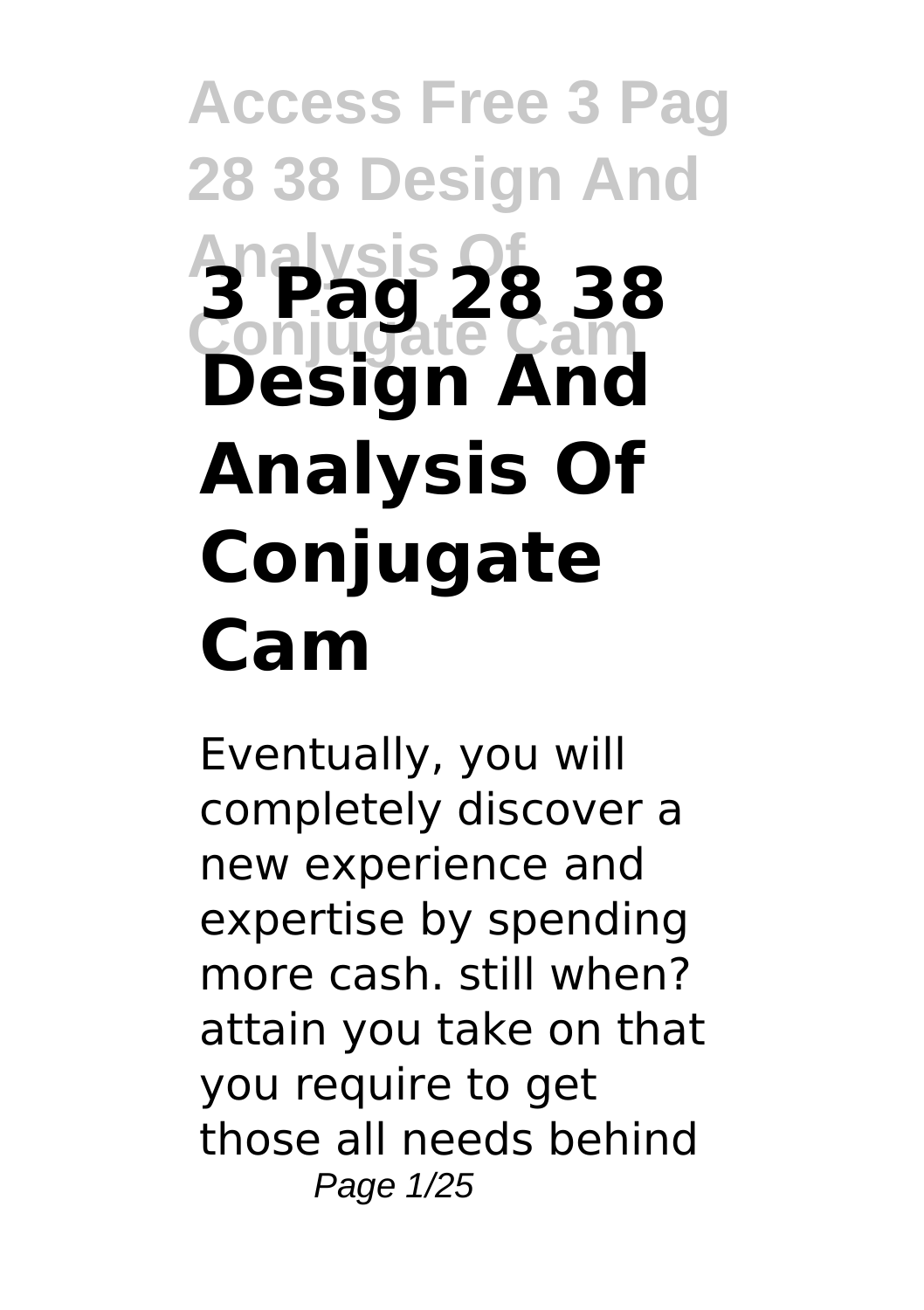**Access Free 3 Pag 28 38 Design And Analysis Of** having significantly Cash? Why don't you try to get something basic in the beginning? That's something that will lead you to comprehend even more on the order of the globe, experience, some places, bearing in mind history, amusement, and a lot more?

It is your very own become old to conduct yourself reviewing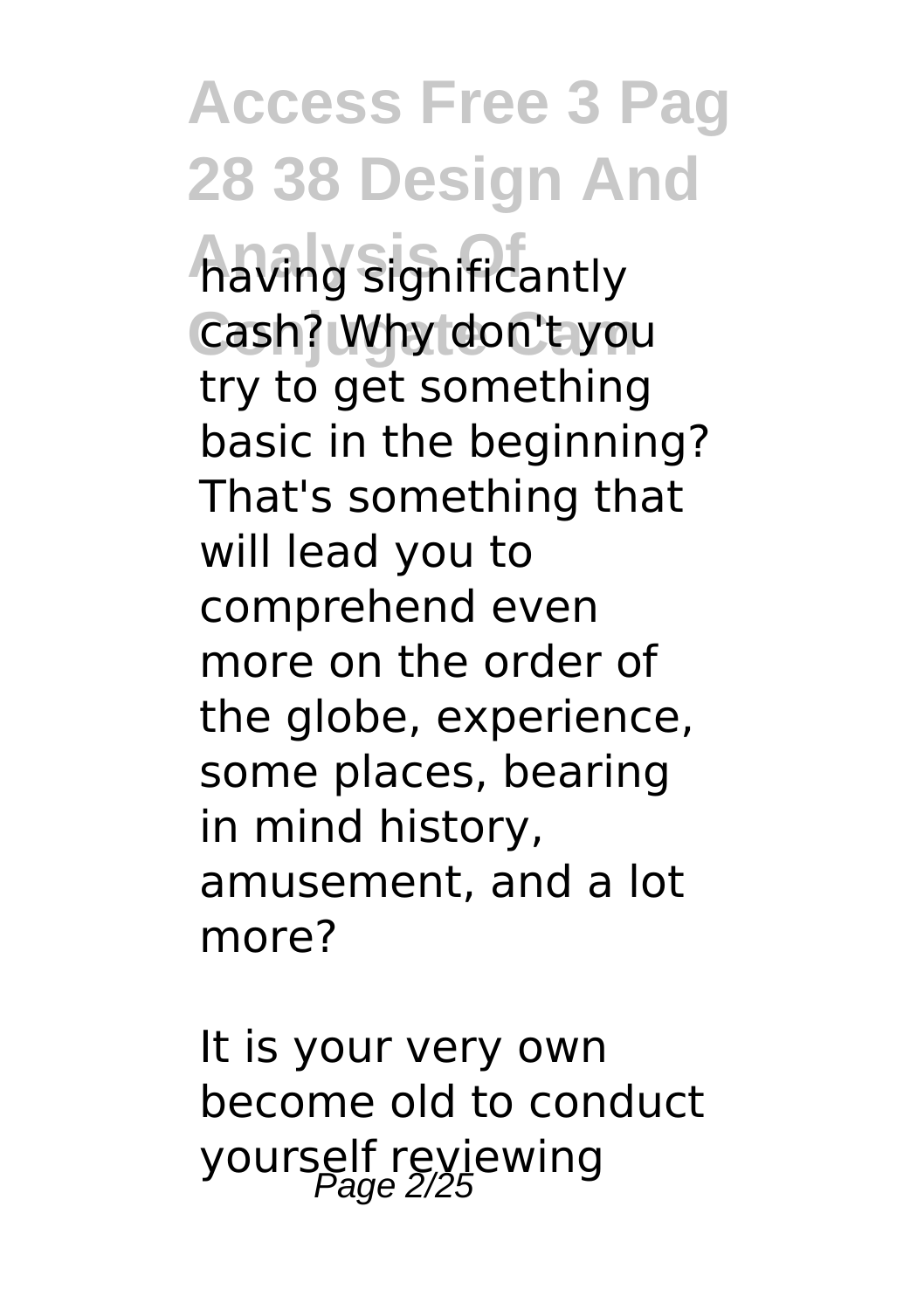**Access Free 3 Pag 28 38 Design And Aabit. In the midst of Conjugate Cam** guides you could enjoy now is **3 pag 28 38 design and analysis of conjugate cam** below.

Freebook Sifter is a nofrills free kindle book website that lists hundreds of thousands of books that link to Amazon, Barnes & Noble, Kobo, and Project Gutenberg for download.

Page 3/25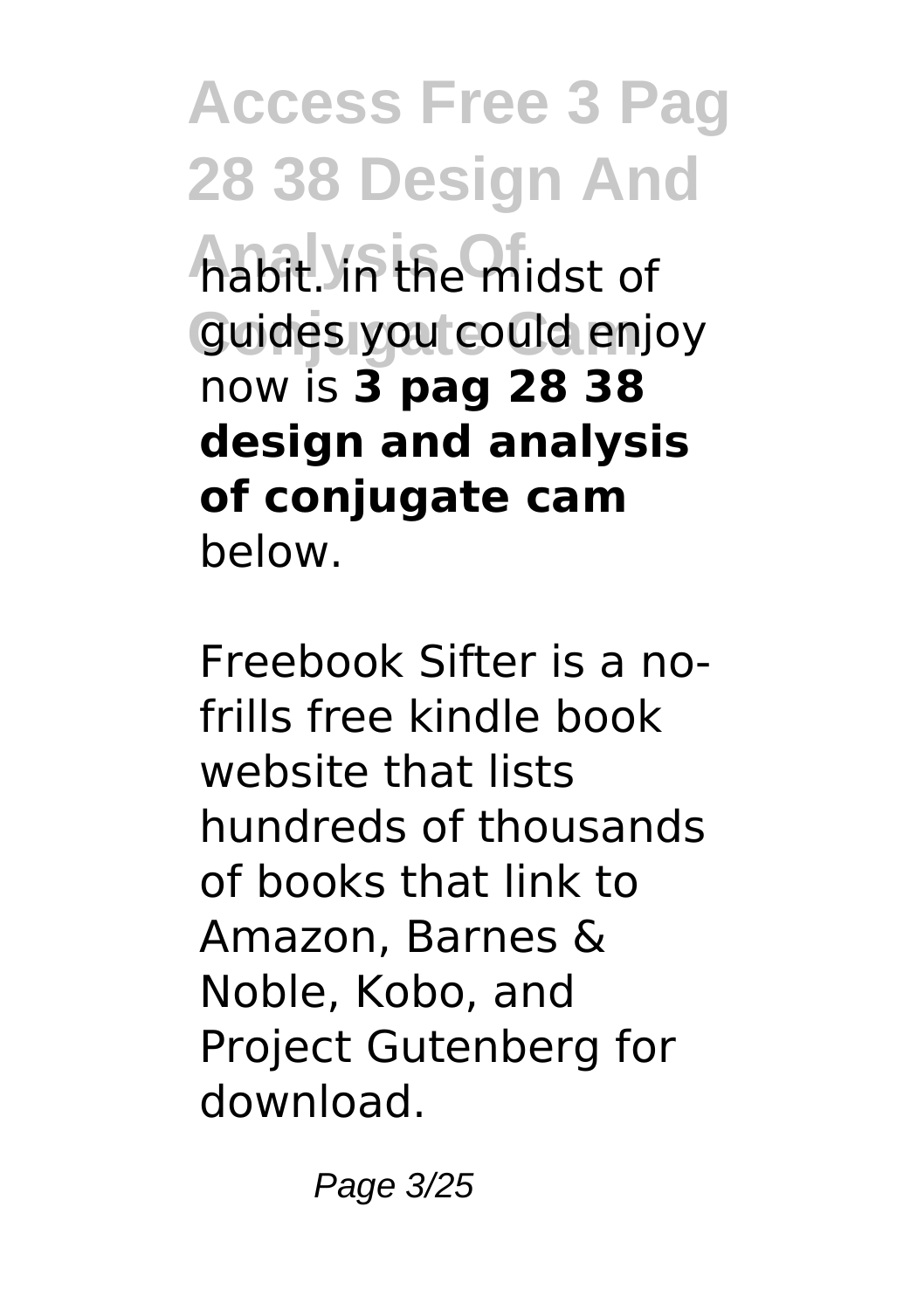**Access Free 3 Pag 28 38 Design And Analysis Of 3 Pag 28 38 Design Cord FIESTAe Cam** Refrigerant Capacity and Refrigerant Oil Type. 2014 3 Cyl. 1.0 Eng. – 24.00 Oz. R-134a; 3.40 Oz. PAG-46 4 Cyl. 1.6 Eng.  $-24.00$  Oz.

**Ford Refrigerant Capacity and Refrigerant Oil Type — Ricks ...** Design Basics: Page Design (6:41) Understand the what's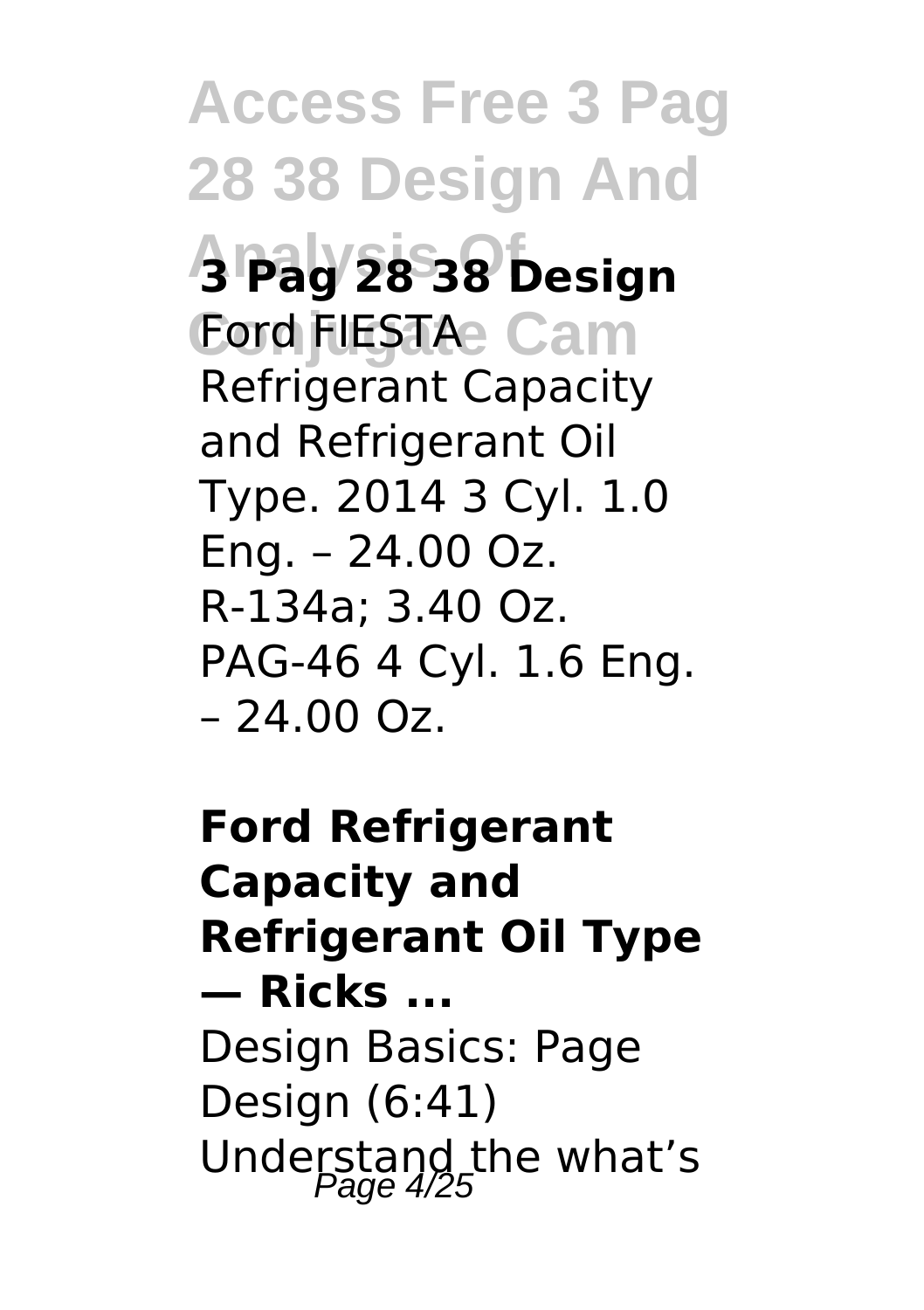**Access Free 3 Pag 28 38 Design And Analysis Of** and why's of good page design by am reviewing design principles and scrapbook pages that well represent them.

#### **Design Basics: Page Design | QwikLearn | Digital Scrapper**

That is one drawback to the unique design of the P-38. I'm working on a DD 280 version in pink foam. Right now, I'm thinking of putting the battery packs in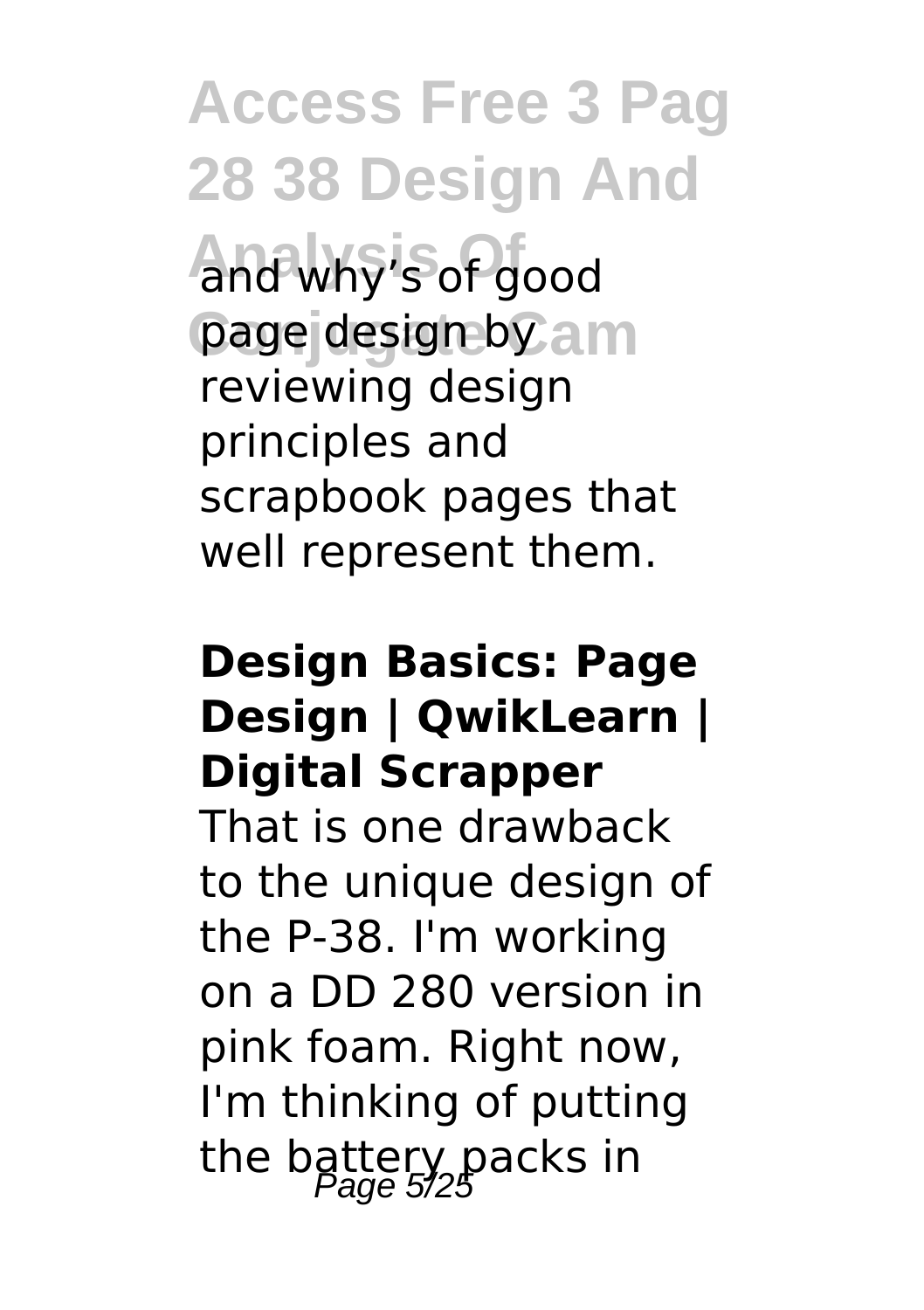**Access Free 3 Pag 28 38 Design And Analysis Of** the bellies of the booms (where the n landing-hear wells would be). With two speed controls off a Y connector, each motor can have its own pack and controller. Should get me flight times of

...

#### **P-38 3F design project..... - RC Groups**

Our shop takes the guesswork out of good design with perfectly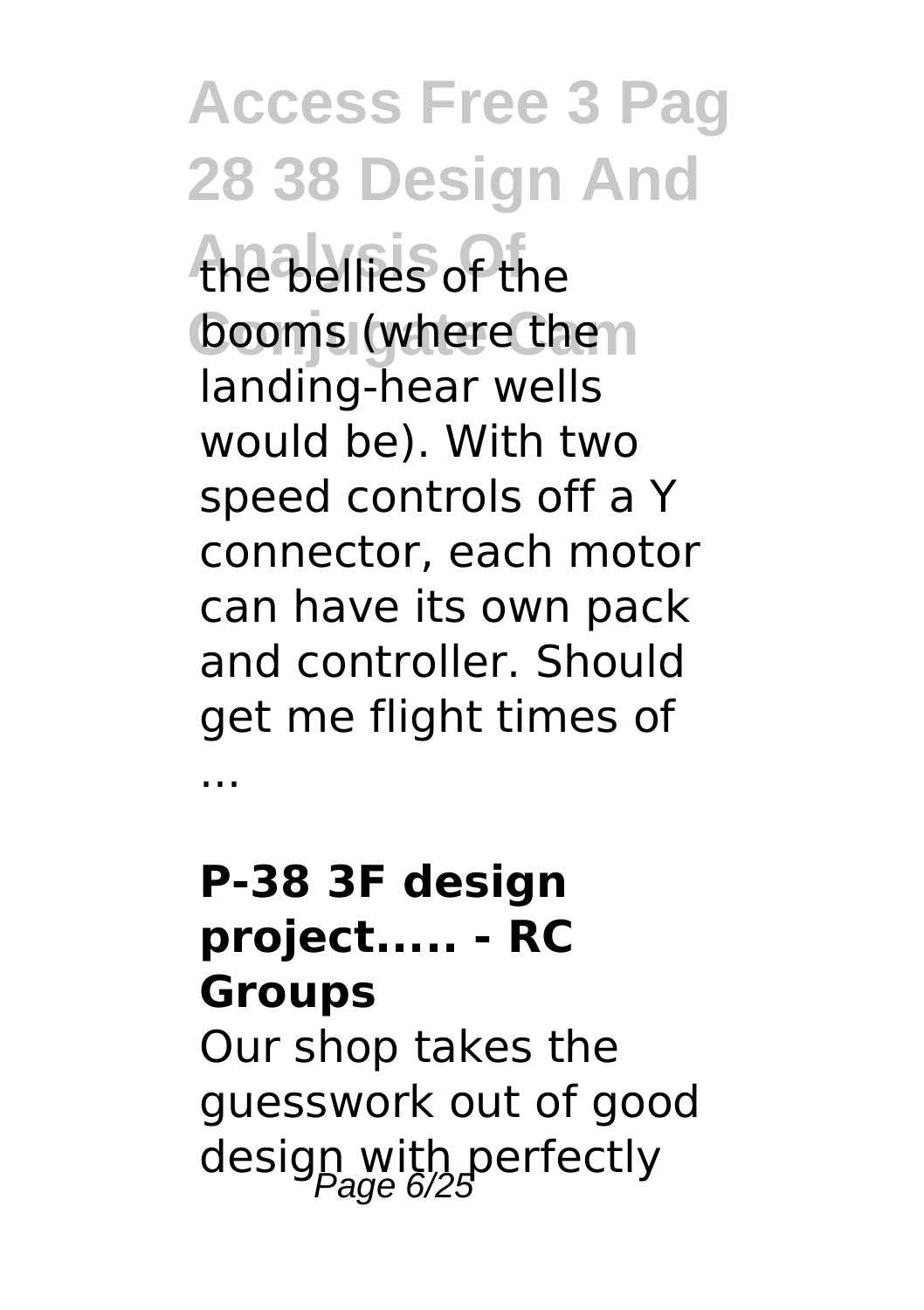**Access Free 3 Pag 28 38 Design And** paired pillows, wallpapers, fabrics, artwork, and accessories-- all designed and curated for the signature Stagg Design look. Shop our latest products and create a home you can't get enough of. Beautiful, personal, functional, soulful.

#### **Homepage - Stagg Design**

28 posted by Life on 2018-09-05. Add to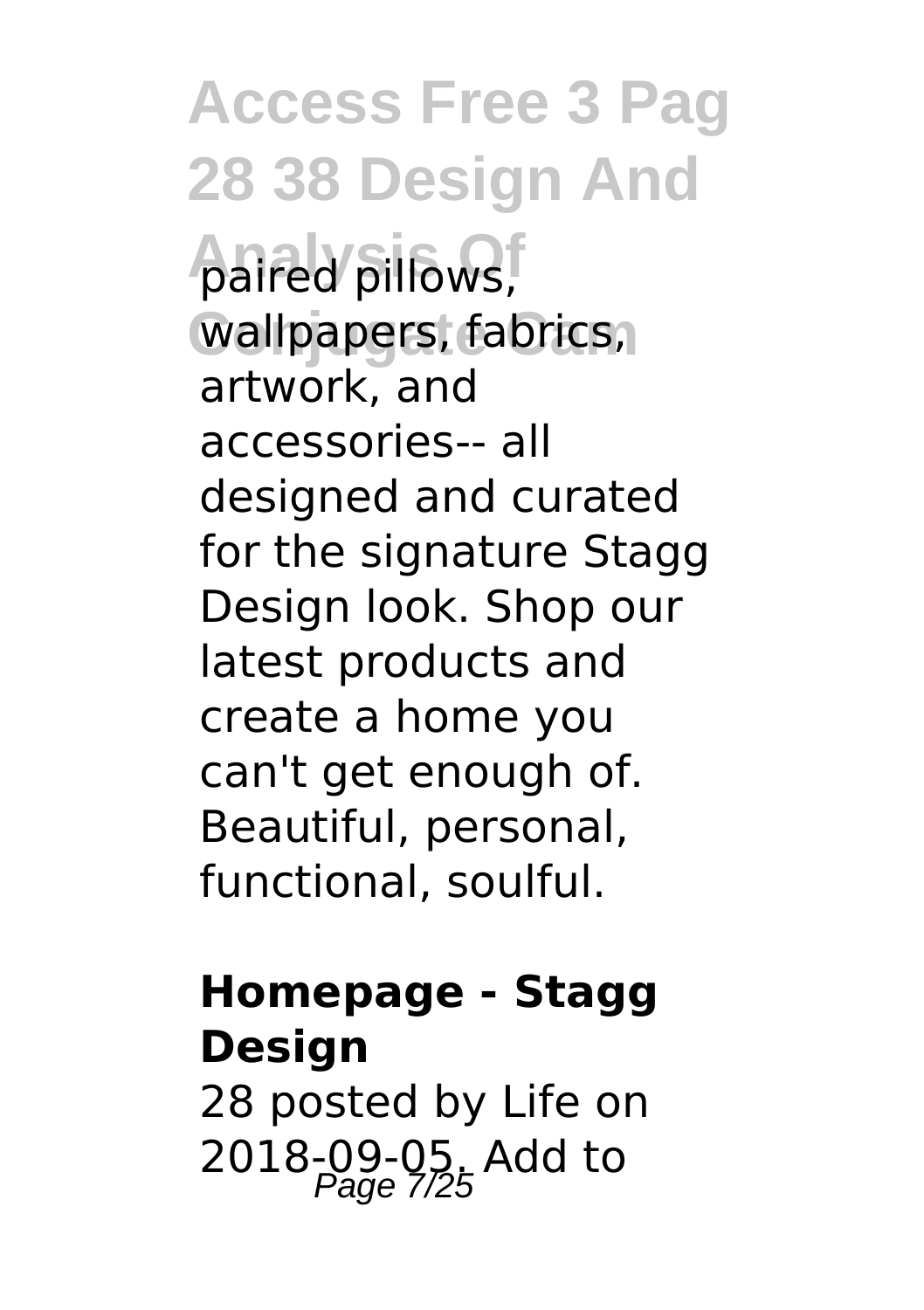**Access Free 3 Pag 28 38 Design And Analysis Of** collection. Save to PDF. Add to collection. Save to PDF . Off-White store by retail design blog. Max Mara Windows 2015 Winter, Budapest – Hungary by retail design blog. Etch Web lamp by Tom Dixon by retail design blog. ... Plan your "design road trip" ...

## **» 28 - Retail Design Blog**

HQ Dragon - Leitor de HQ Opline  $_2$  X-men -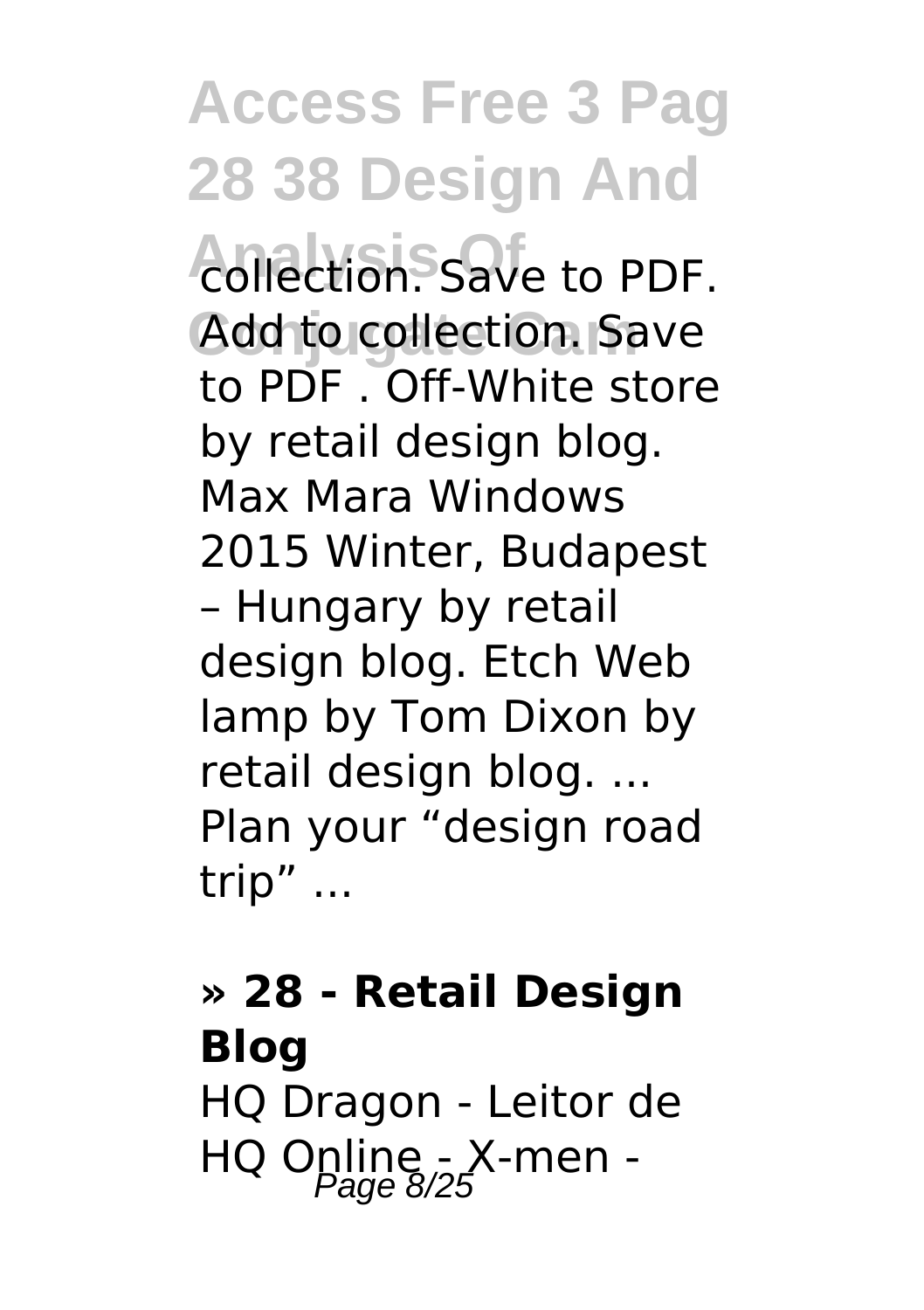**Access Free 3 Pag 28 38 Design And** Grand Design<sup>t</sup> Capítulo: 01 - Uman nova e emocionante série que narra toda a história dos X-Men! Es...

#### **X-men - Grand Design - Capítulo 01 - HQ Dragons**

Clearly, the Nomland design earned its place on the list, having many features in common with other Case Study homes and, most importantly,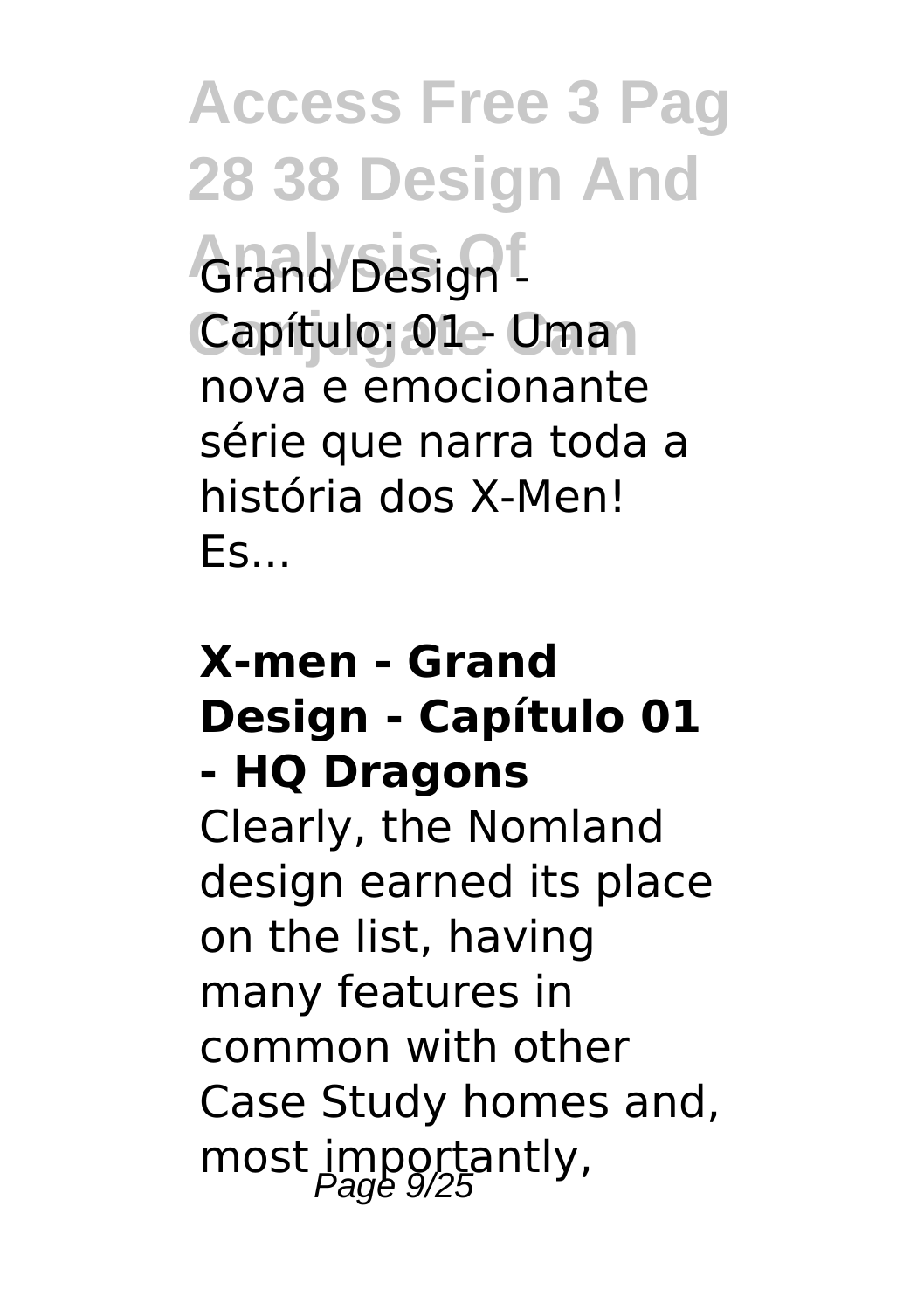**Access Free 3 Pag 28 38 Design And Meeting the stated** aims of economy, m simplicity, new ...

#### **3 D Modeling | Tag | ArchDaily**

August 28, 2020. A quaint 'sticks and stones' cottage which forms the heart of this family home is situated in a grade two listed site and is set within a concealed location, surrounded by scrub and woodlands ... MVRDV has revealed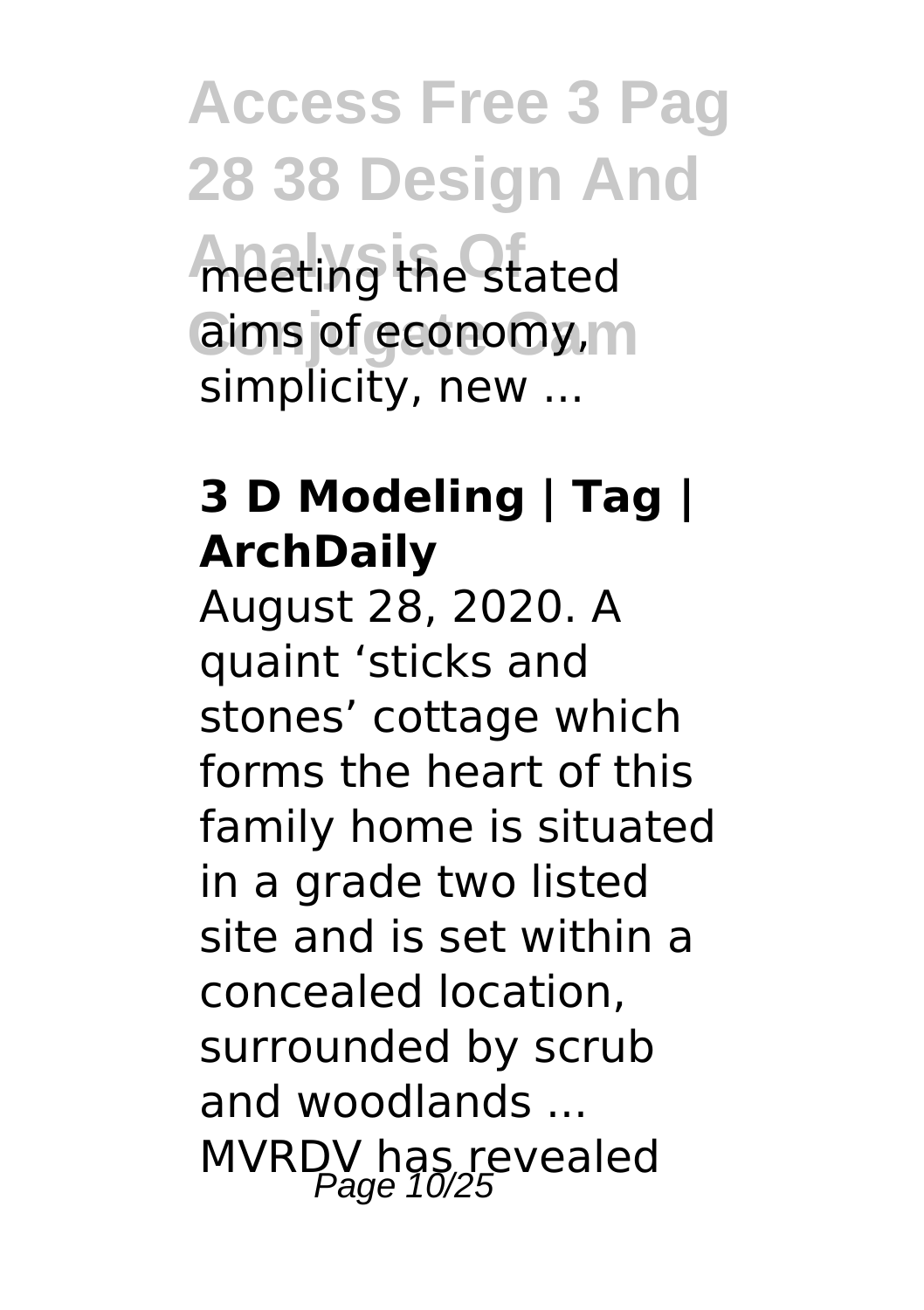**Access Free 3 Pag 28 38 Design And Analysis Of** its design for the If Factory, a new 11.000 m2 office building for the Bureau of Public works of Shenzhen ...

#### **Designraid | architecture and design magazine** Explanation of abbreviations and terms • 1–3, page 1 Section II Responsibilities, page 1 ... page 8 Section II Guidelines for Design and Control, page 9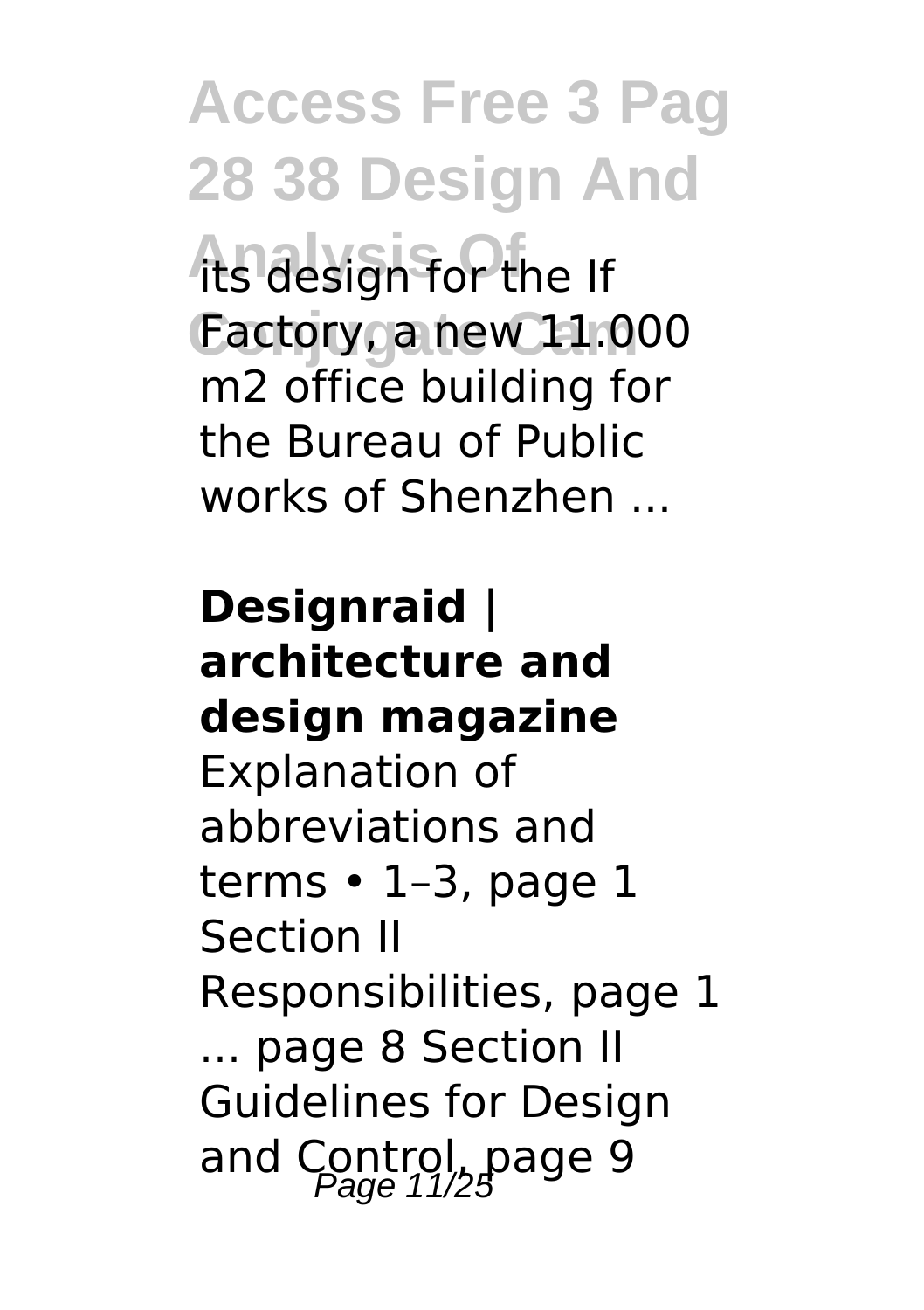**Access Free 3 Pag 28 38 Design And Analysis Of** Exercise planning **Conjugate Cam** guidelines • 4–3, page 9 ... Signals security • 4–28, page 13 Command, control, communications countermeasures • 4–29,

#### **Training Army Exercises**

30 Examples of Search Results Page Design. Inspiration • Websites Examples Andrian Valeanu • September 30, 2012 • 4 minutes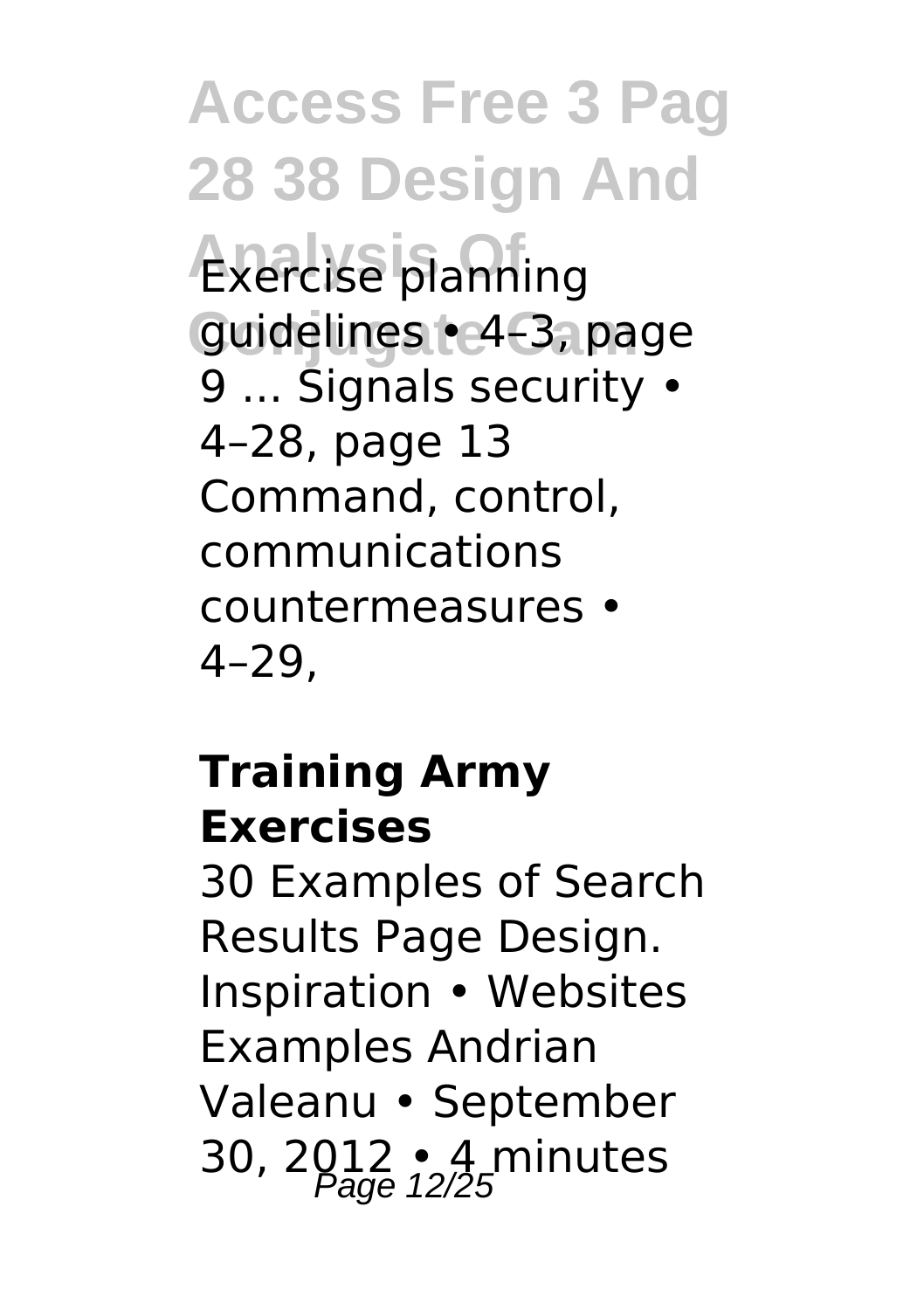**Access Free 3 Pag 28 38 Design And AEAD**<sup>y</sup> Search is considered to be the primary means to navigate a website. As it is widely used, it is really essential to allocate or give some time to get a userfriendly search page.In internet sites, a search results page is the primary factor to determine the ...

## **30 Examples of Search Results Page Design**<br>**Design**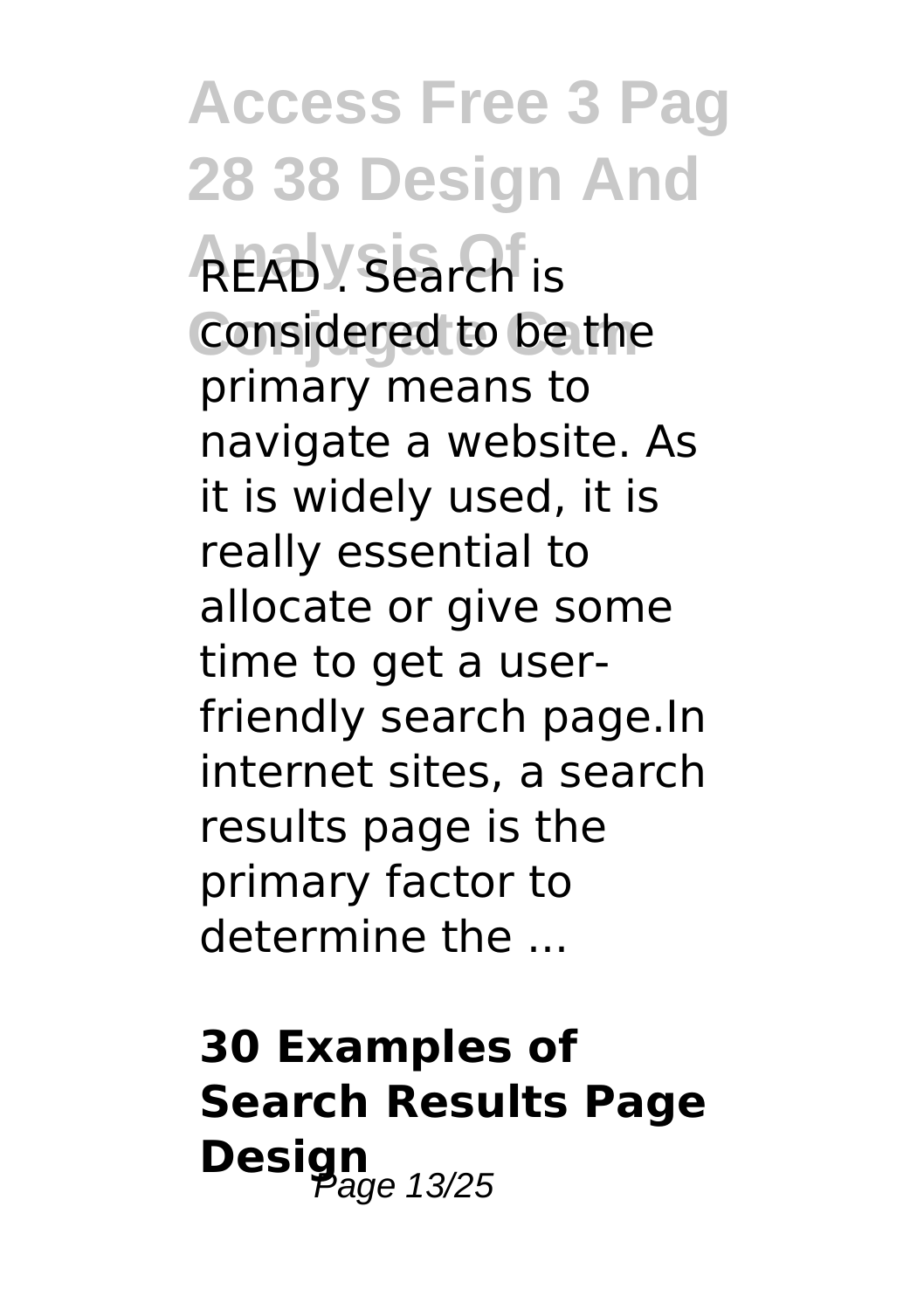**Access Free 3 Pag 28 38 Design And A**esign and Of development. Cam Lockheed designed the P-38 in response to a February 1937 specification from the United States Army Air Corps (USAAC). Circular Proposal X-608 was a set of aircraft performance goals authored by First Lieutenants Benjamin S. Kelsey and Gordon P. Saville for a twinengine, high-altitude "interceptor" having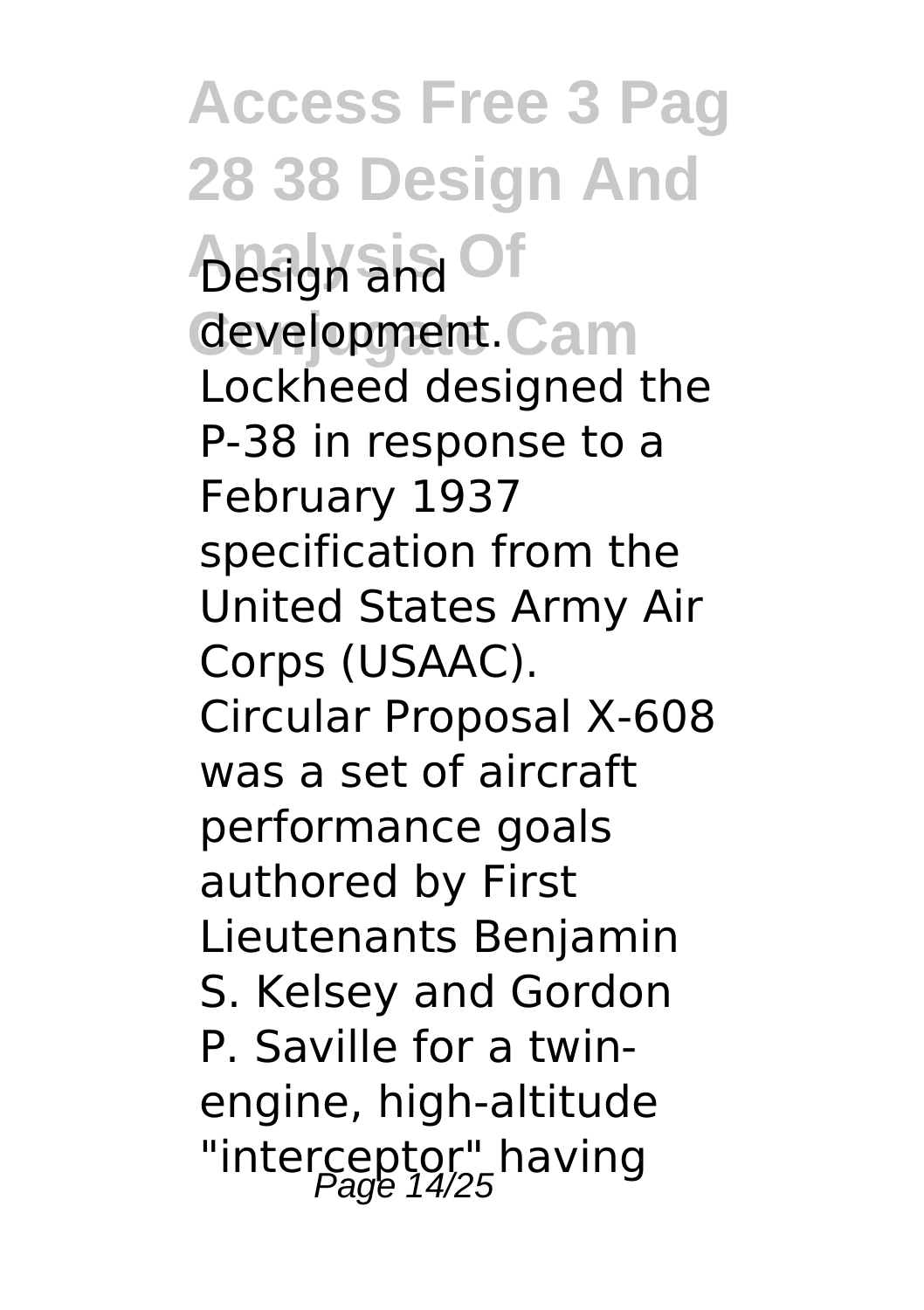**Access Free 3 Pag 28 38 Design And Analysis Of** "the tactical mission of interception and attack of hostile ...

#### **Lockheed P-38 Lightning - Wikipedia**

Auburn Tigers Embroidery Design 3 Sizes - 10 Formats - Instant Download SweetDesignzArt. From shop SweetDesignzArt. 4.5 out of 5 stars (2) 2 reviews \$ 4.00. Favorite ... Page 3 3 Page  $4.4$  Page 5 5 ...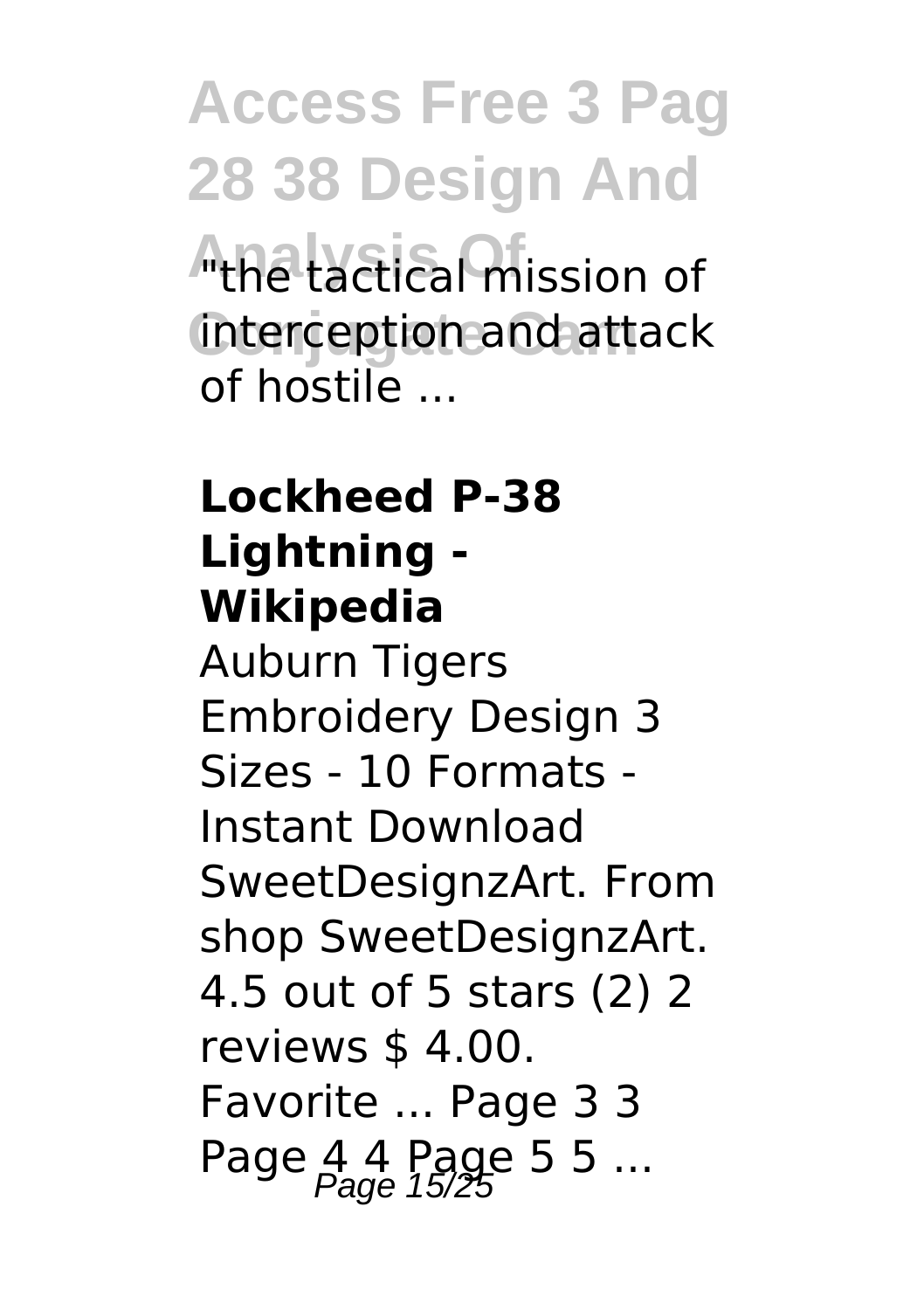**Access Free 3 Pag 28 38 Design And Analysis Of**

**Conjugate Cam Tiger embroidery design | Etsy** Get the latest news on urban design from Bloomberg CityLab. Explore ideas and trends in architecture, city planning, and the design of the spaces around us.

#### **Design - CityLab - Bloomberg**

Find out all of the information about the ORME product: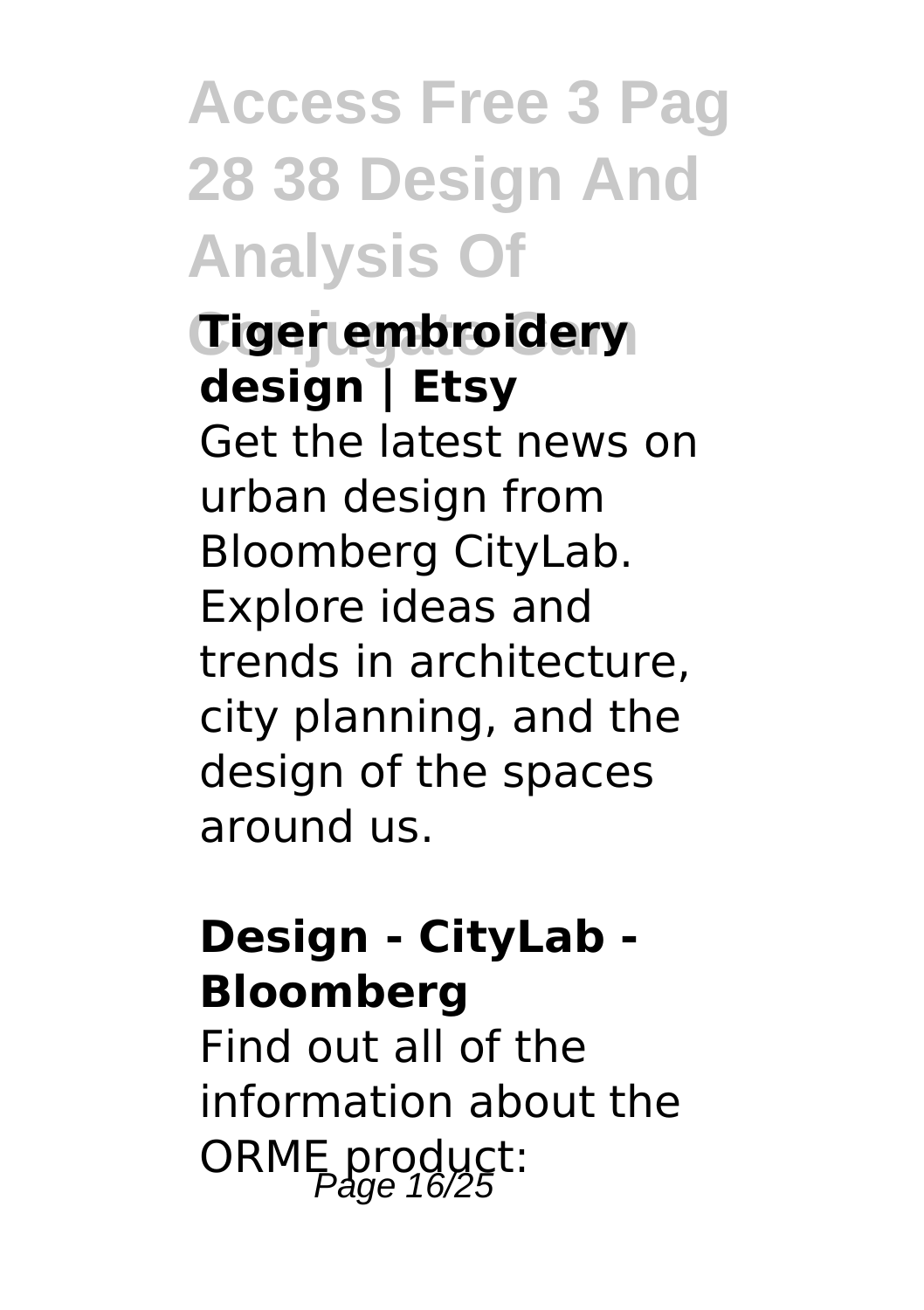**Access Free 3 Pag 28 38 Design And** *<u>Antemporary</u>* sideboard<sub>te</sub> Cam ZIGGURAT\_PAG. 26 : COMPOSITION 38 . Contact a supplier or the parent company directly to get a quote or to find out a price or your closest point of sale.

**Contemporary sideboard - ZIGGURAT\_PAG. 26 : COMPOSITION 38 ...** The T-38 Talon is a twin-engine, high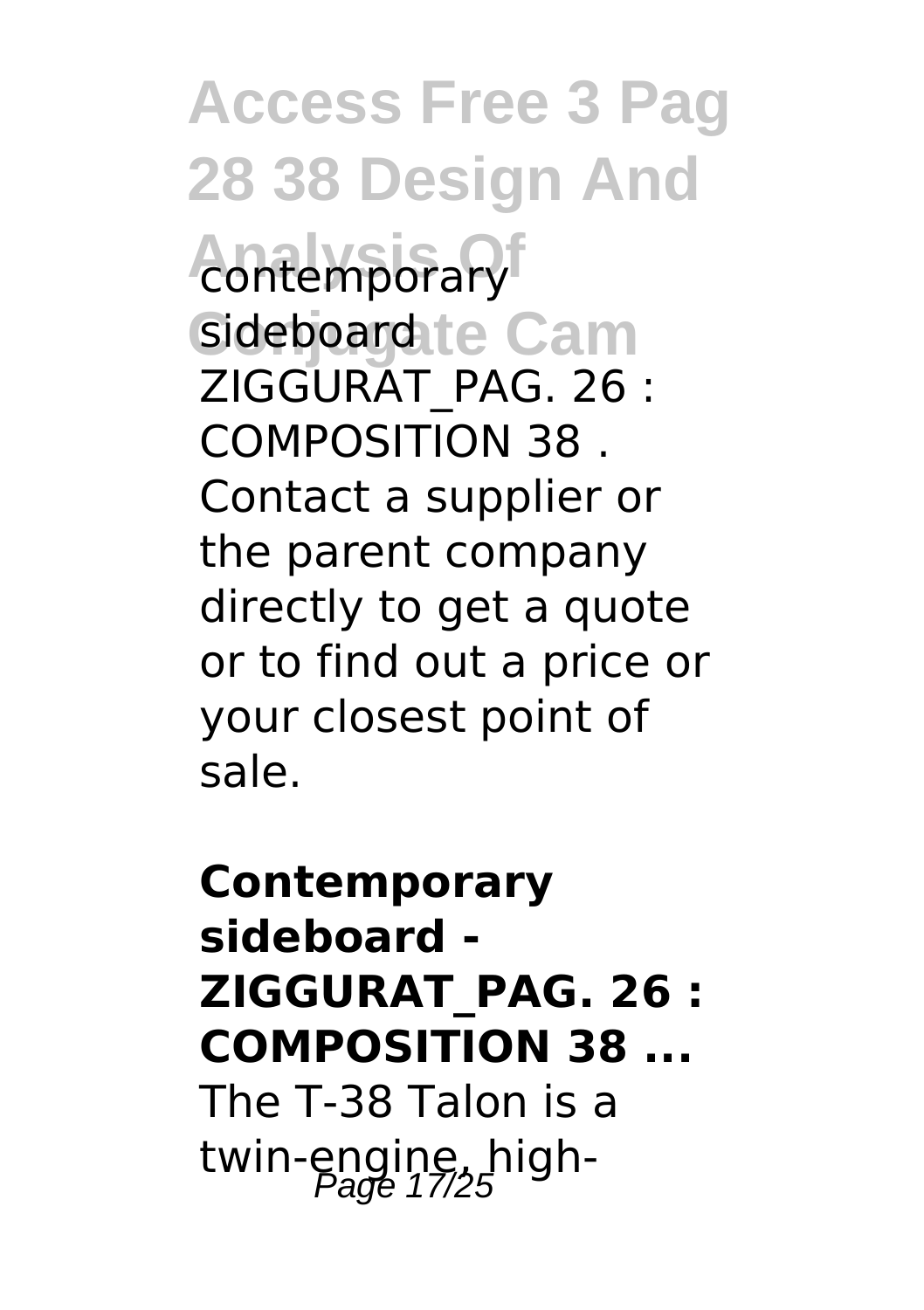**Access Free 3 Pag 28 38 Design And Analysis Of** altitude, supersonic jet trainer used in a m variety of roles because of its design, economy of operations, ease of maintenance, high performance and exceptional safety record. Air Education and Training Command is the primary user of the T-38 for joint specialized undergraduate pilot training.

## **T-38 Talon > U.S. Air**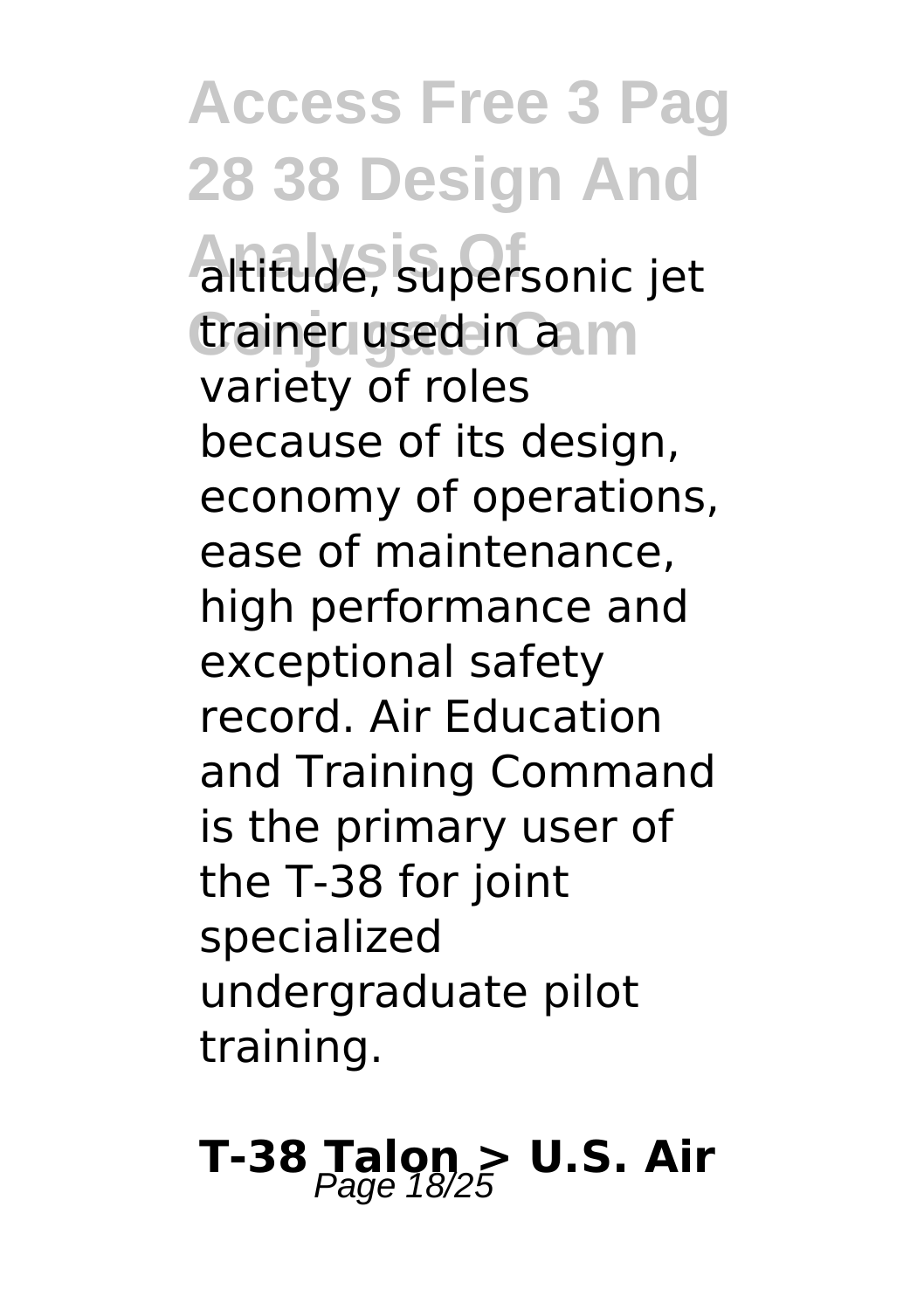**Access Free 3 Pag 28 38 Design And Analysis Of Force > Fact Sheet Display**<sub>ate</sub> Cam The most studied implementation outcomes were penetration ( $n = 33$ , 62.3%), acceptability  $(n = 15, 28.3\%)$ , and fidelity ( $n = 14$ , 26.4%). Penetration was often measured as vaccine or screening coverage, which is calculated by dividing the number of women who participated by the total eligible or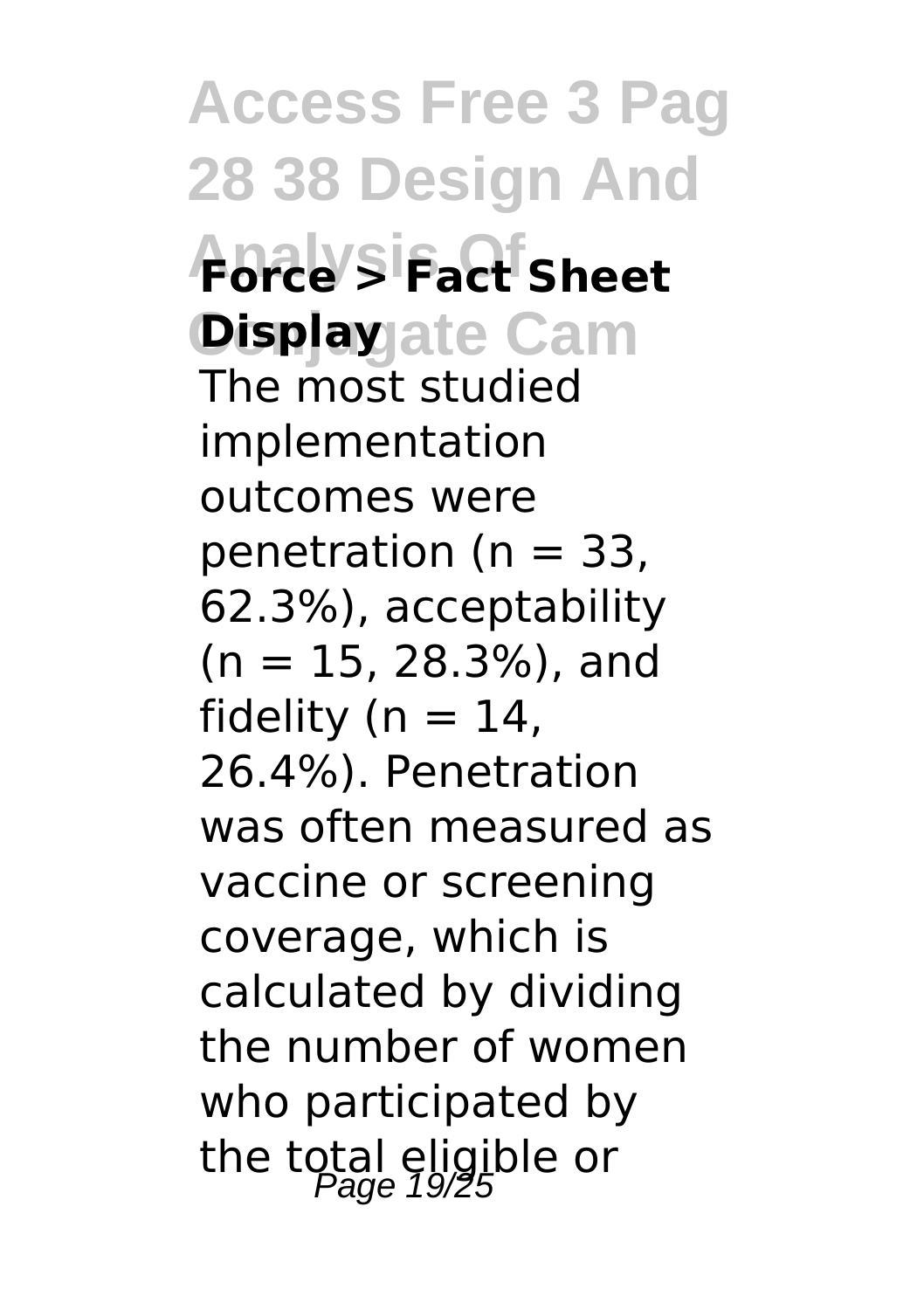**Access Free 3 Pag 28 38 Design And** targeted population. **Conjugate Cam Implementation strategies to improve cervical cancer ...**

Limitations in study design and data analysis. Several limitations and weaknesses were observed in study design and data analysis (Table 2). There were several studies with small sample sizes (n  $\leq 100$ )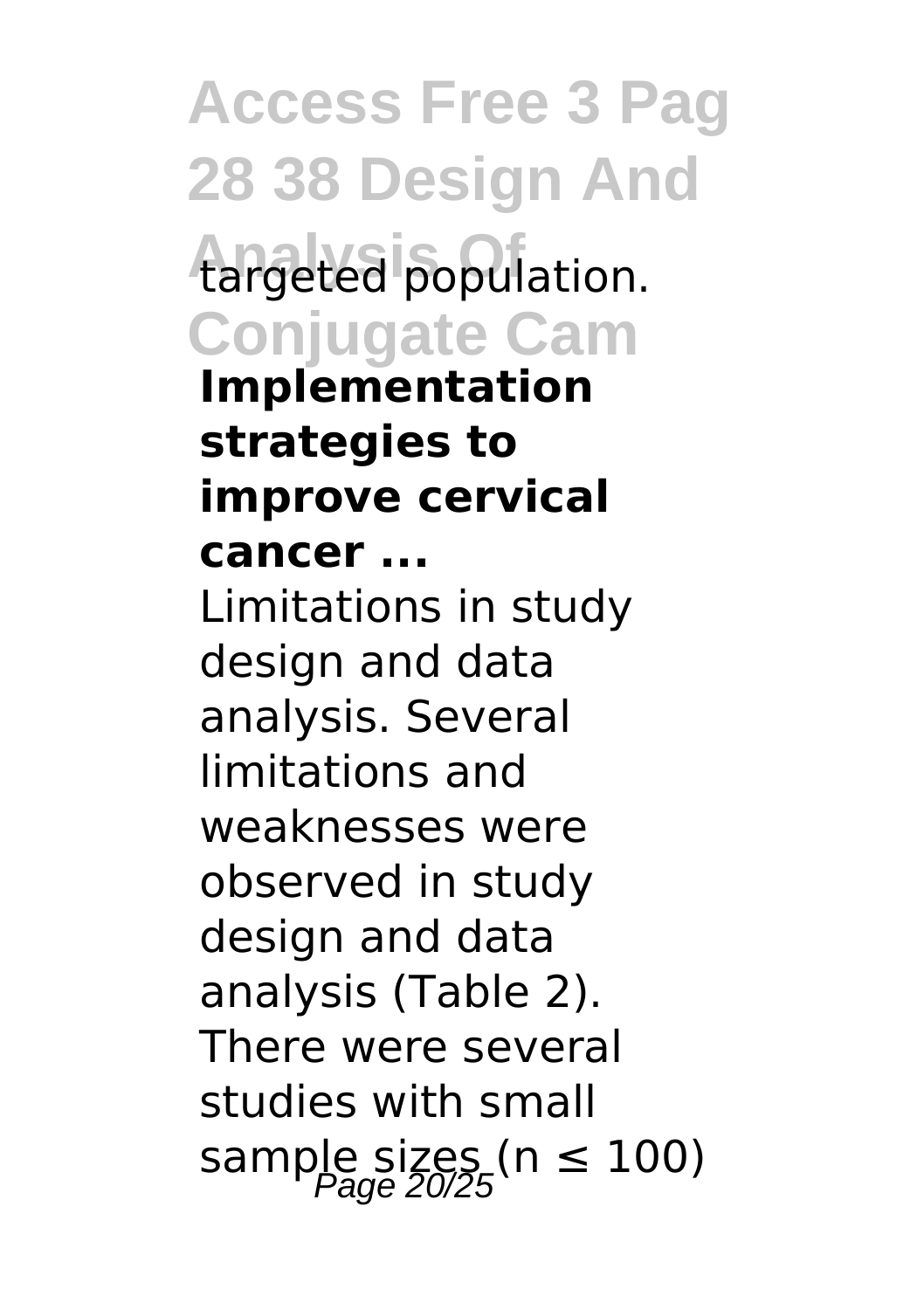**Access Free 3 Pag 28 38 Design And** that lacked adequate statistical power to detect group differences [35, 38,39,40]. Wide variations in the length of follow-up were also observed.

### **Efficacy of hearing conservation education programs for ...** May 25, 2020 - Wohnzimmermöbel Arrangement Ideen Teilböden 38+ Ideen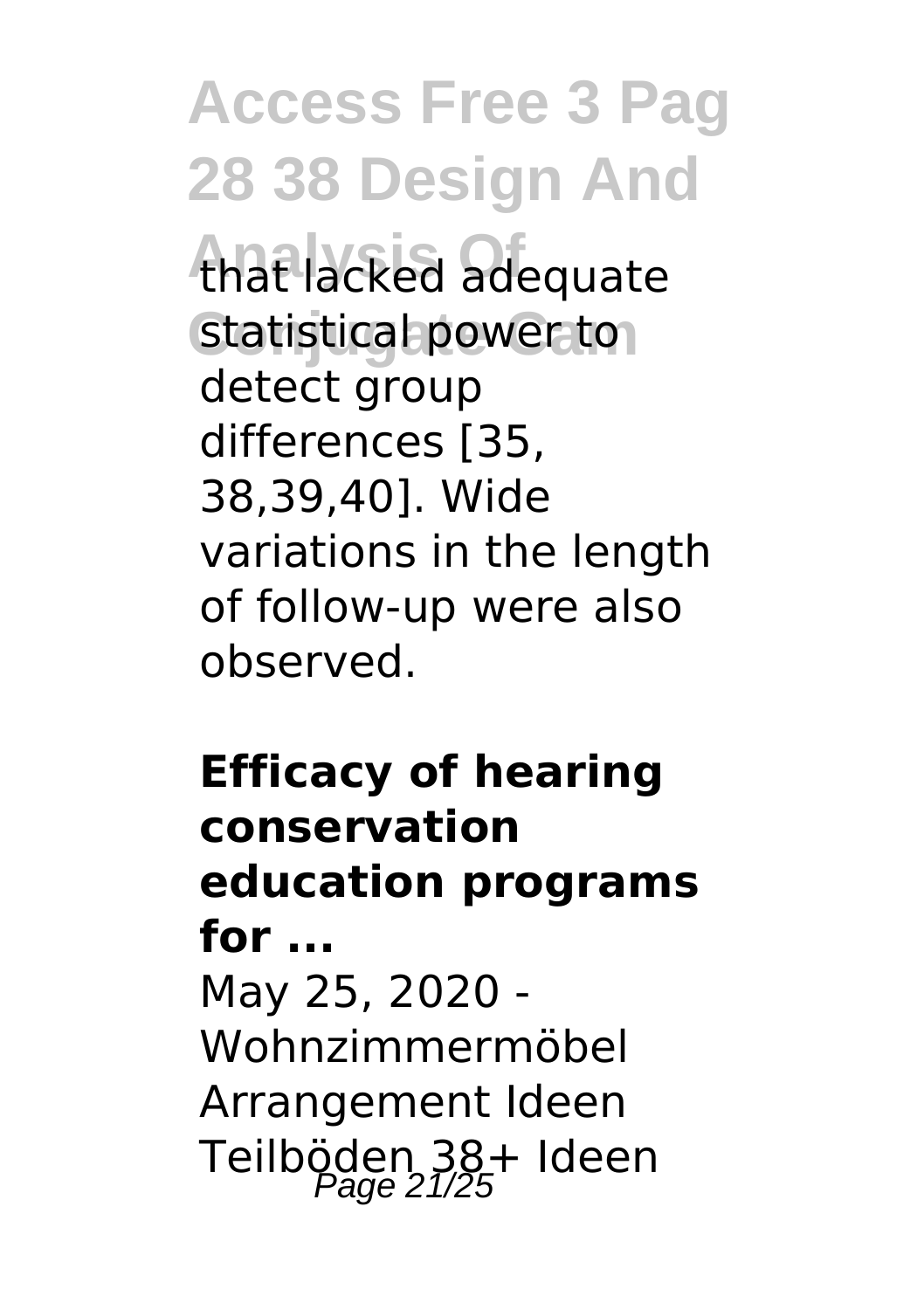**Access Free 3 Pag 28 38 Design And Analysis Of** #Wohnzimmer #Möbel #Möbel Arrangement Ideen Sc

#### **Living room furniture arrangement ideas sectional floors ...** Current standard practice for locally advanced rectal cancer (LARC) entails a multidisciplinary approach that includes preoperative chemoradiotherapy, followed by total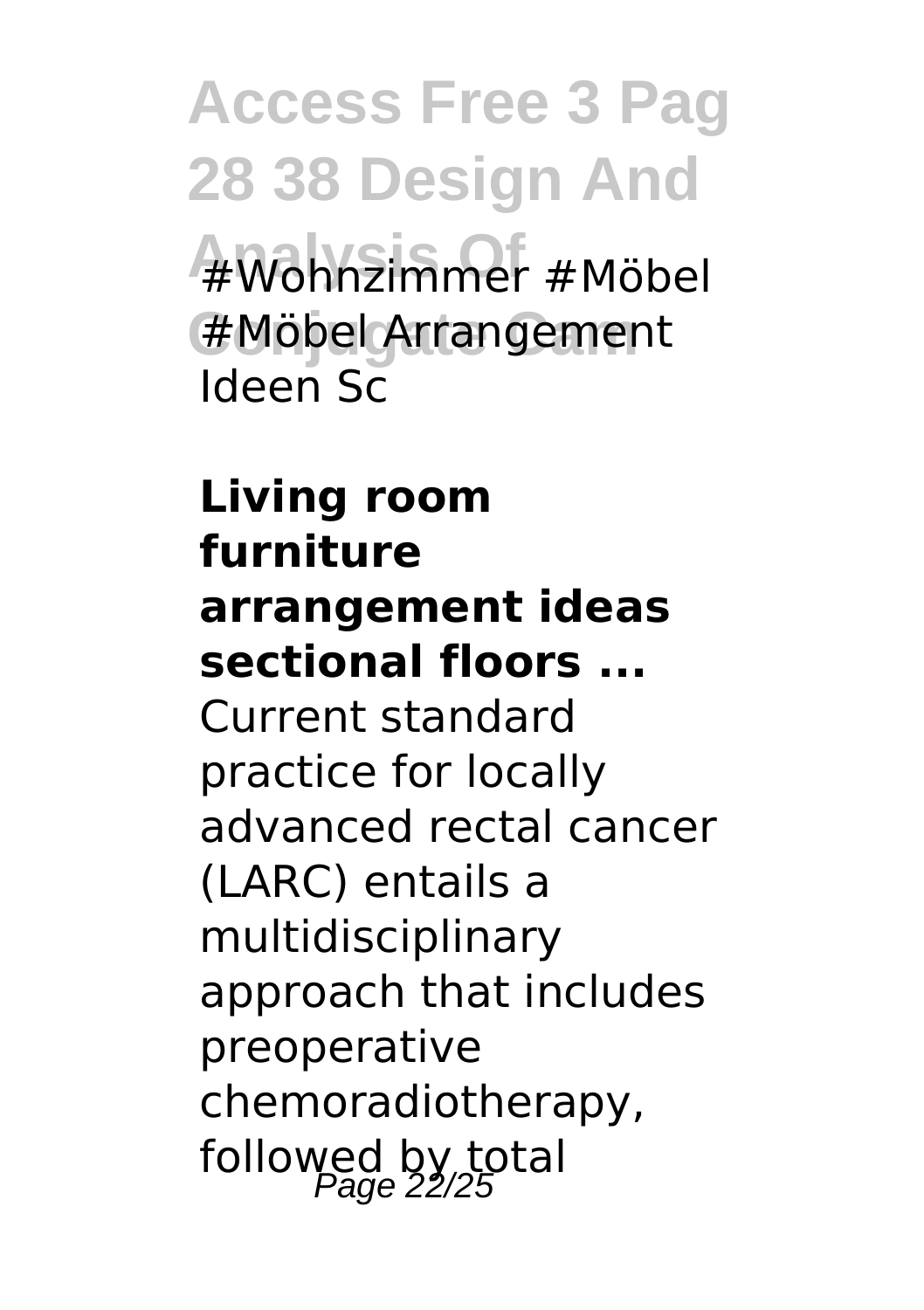**Access Free 3 Pag 28 38 Design And Mesorectal excision,** and then adjuvantn chemotherapy. The latter has been accompanied by low compliance rates and no survival benefit in phase III randomized trials, so the strategy of administering neoadjuvant, rather than ...

### **Short-course radiation followed by mFOLFOX-6 plus** avelumab<sub>Page</sub> 23/25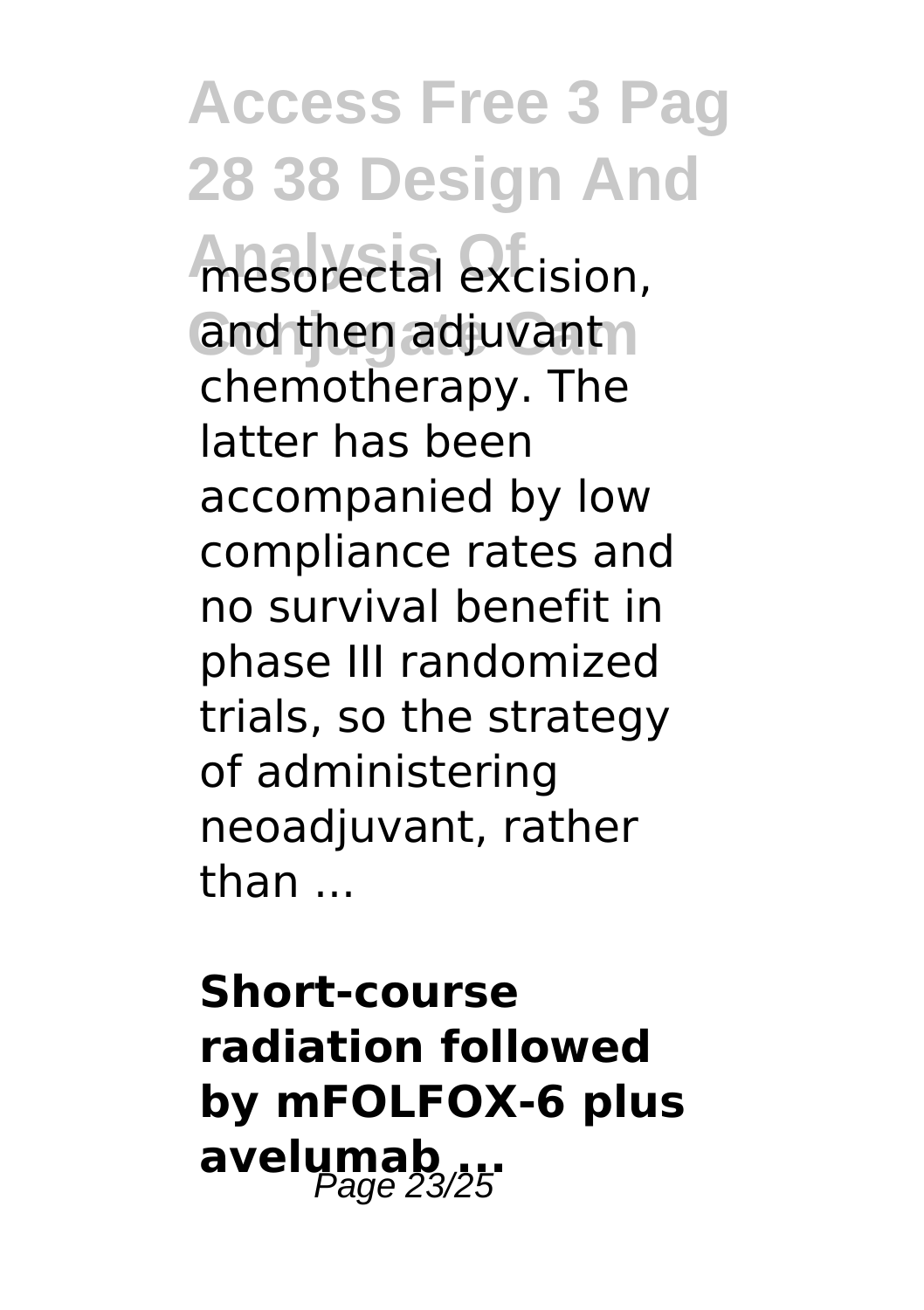**Access Free 3 Pag 28 38 Design And** The award-winning **Conjugate Cam** "urban oasis" design of the 701B plaza is a welcome addition to the city's core business district with an inviting design that welcomes tenants and guests. Kikuta added that the plant materials selected reflect the idea of a respite in the middle of a busy downtown while simultaneously having low water use requirements ...